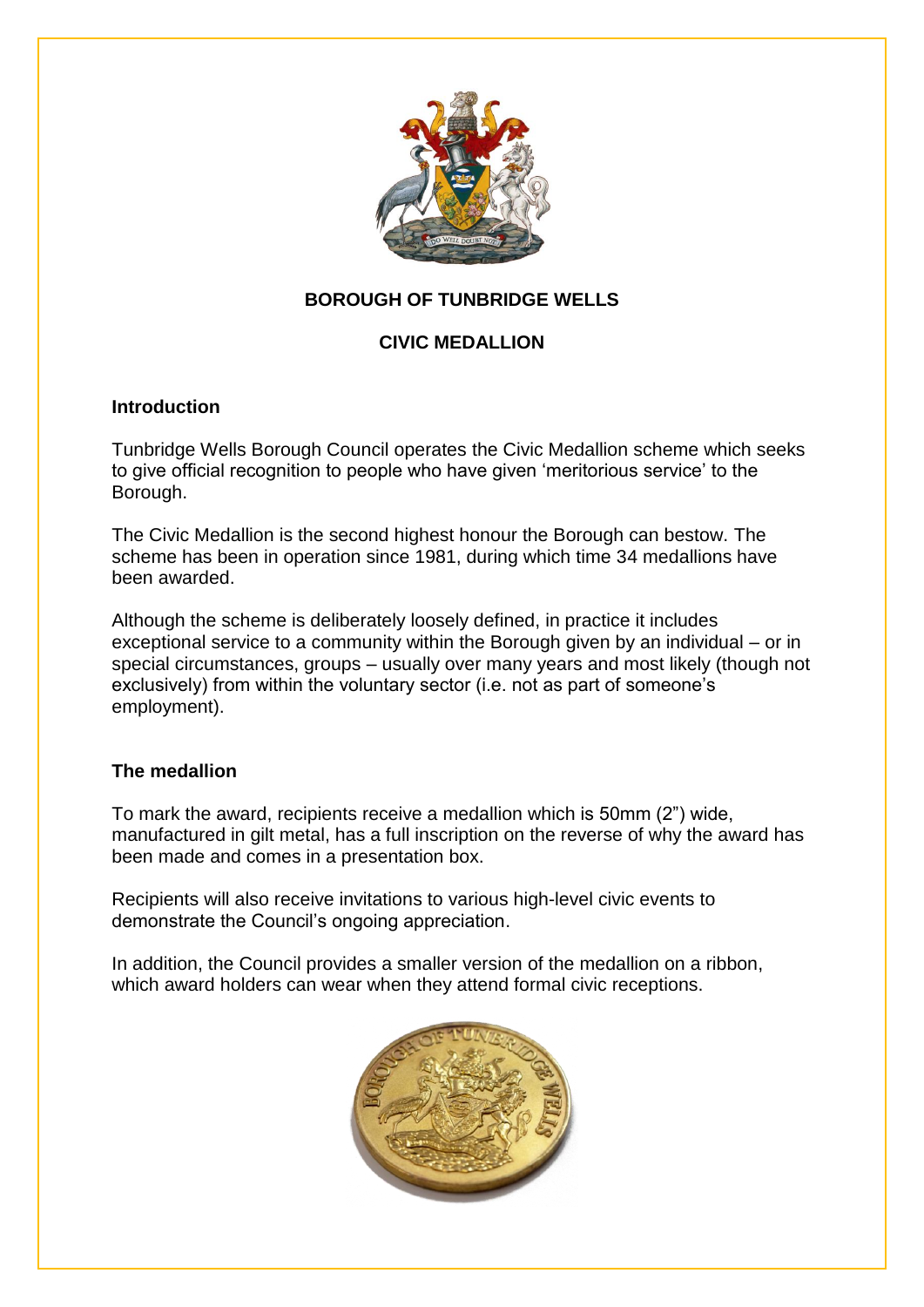#### **The nomination process**

The nomination process is made through Borough Councillors. Nominees must be people who have made an outstanding contribution and who have been highly active in participating towards community life.

Nominations must be supported by a full description of the nominee's achievements which are endorsed by at least two testimonials from people who have benefited from the work of the nominee (excluding the nominee's family and close friends).

Once a nomination has been made, a small group of members, including the Mayor and the Leaders of the political groups on the Council, will meet to consider whether the nomination should go forward to the Cabinet and then onto Full Council for approval.

The nomination and consideration process should, understandably, be conducted in confidence in order to save the blushes of the nominee whether or not an award is made.

If the full Council agree to make an award, the formal presentation will be made by the Mayor at a subsequent meeting.

Serving members of the Council and paid employees of TWBC are not eligible to be considered for the award of a Civic Medallion.





Borough of Tunbridge Wells Civic Medallion operated by Tunbridge Wells Borough Council January 2019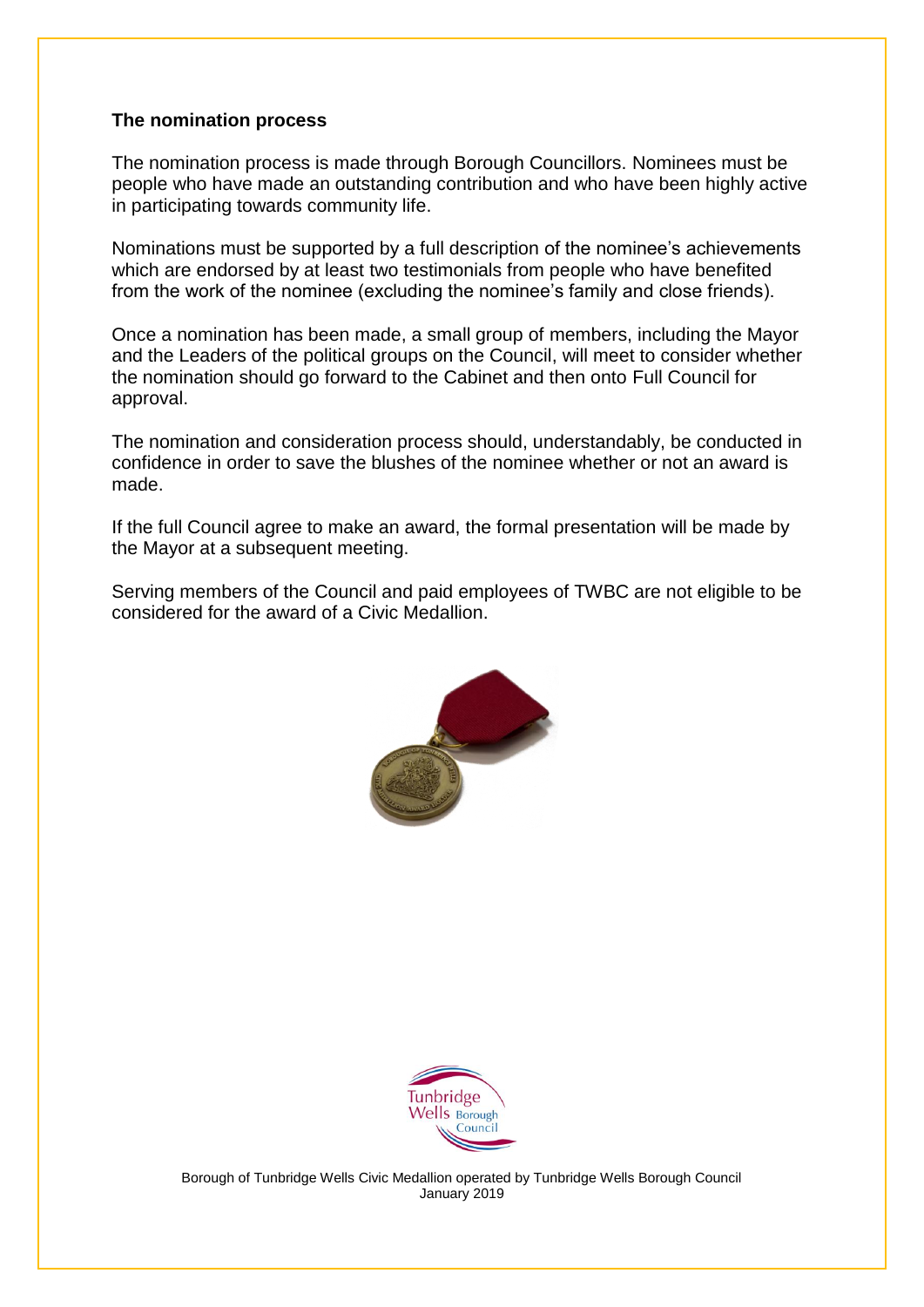# **BOROUGH OF TUNBRIDGE WELLS**

#### **CIVIC MEDALLION HOLDERS**

| Name                                        | Date of Award   | Citation                                                                                                                                                                                                            |
|---------------------------------------------|-----------------|---------------------------------------------------------------------------------------------------------------------------------------------------------------------------------------------------------------------|
| Mrs Dorothy Berry                           | 2 February 1982 | Service to music and, in particular, to<br>the Royal Tunbridge Wells Symphony<br>Orchestra                                                                                                                          |
|                                             |                 |                                                                                                                                                                                                                     |
| Mr Kenneth Pengelly                         | 31 January 1984 | Service to the religious, cultural and<br>artistic life of the Borough                                                                                                                                              |
|                                             |                 |                                                                                                                                                                                                                     |
| Mr Herbert C Story                          | 8 January 1986  | Service to the Trinity Arts Centre                                                                                                                                                                                  |
|                                             |                 |                                                                                                                                                                                                                     |
| Mr Brian and Mrs<br><b>Margaret Hemsley</b> | 1 March 1988    | Charitable work as Pearly King and<br>Queen of the Borough of Tunbridge<br>Wells                                                                                                                                    |
|                                             |                 |                                                                                                                                                                                                                     |
| Miss Joanne Round                           | 31 January 1989 | In recognition of her notable success at<br>the Seoul Paralympics in 1988                                                                                                                                           |
|                                             |                 |                                                                                                                                                                                                                     |
| Mr John Francis                             | 23 January 1990 | In recognition of his musical<br>achievements and contribution to the<br>musical life of the Borough                                                                                                                |
|                                             |                 |                                                                                                                                                                                                                     |
| Mr James and Mrs Alice<br>Pope              | 5 February 1991 | In recognition of their work for<br>multiple sclerosis sufferers in the<br>Borough                                                                                                                                  |
|                                             |                 |                                                                                                                                                                                                                     |
| Mr Roger Holman                             | 30 June 1992    | In recognition of his selfless care and<br>support shown over many years for<br>gypsies and other travelling people as<br>well as other needy individuals                                                           |
|                                             |                 |                                                                                                                                                                                                                     |
| Mr Simon Bender                             | 28 January 1993 | In recognition of his immense effort in<br>raising over £1m towards the cost of<br>supplying and installing cancer<br>scanning equipment at Pembury<br>Hospital, for the benefit of all residents<br>of the Borough |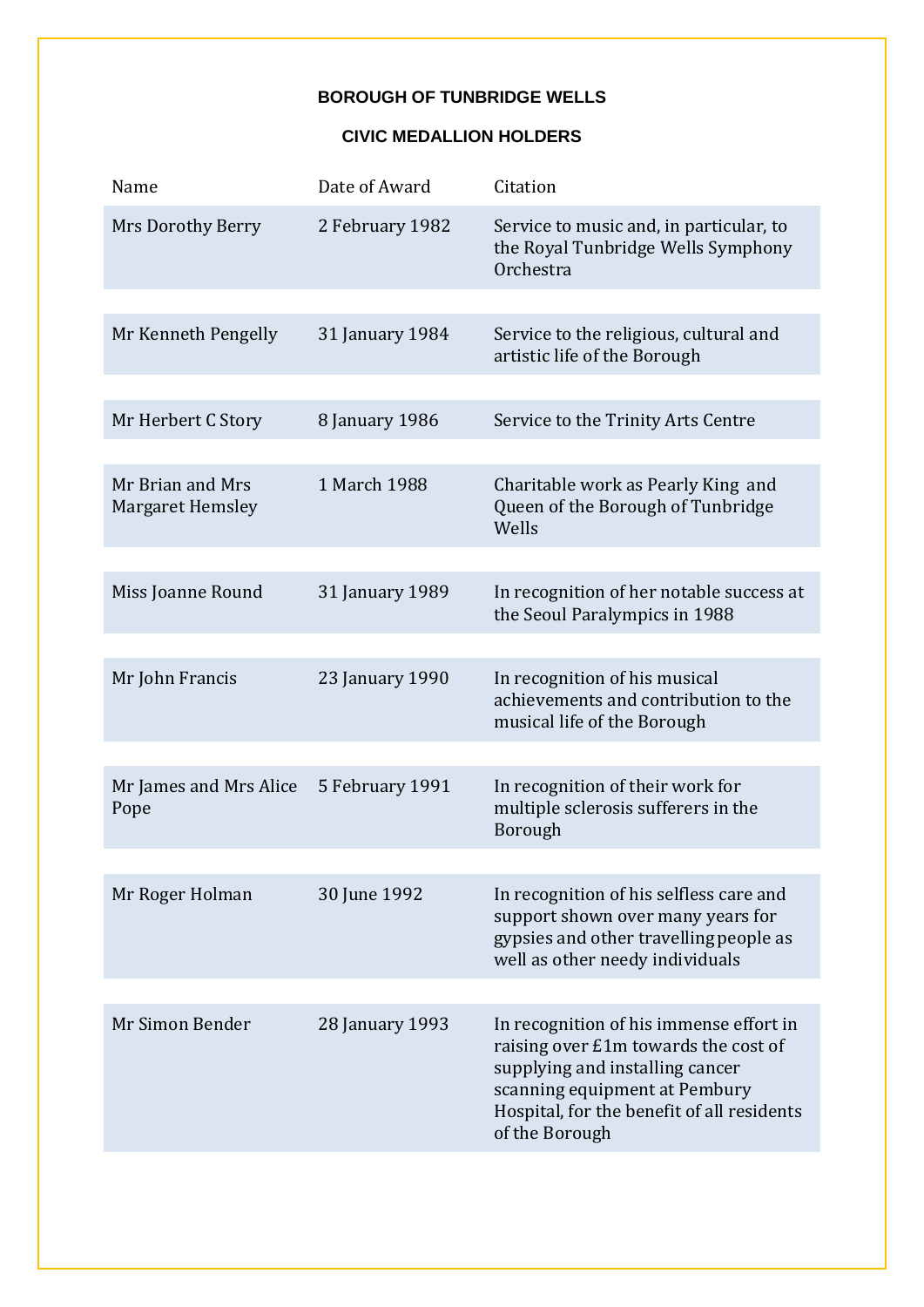| Miss Patience Thesiger             | 1 February 1994 | In recognition of her considerable<br>contribution, over many years, to the<br>cultural and artistic life of the Borough                                                                                                                                                        |
|------------------------------------|-----------------|---------------------------------------------------------------------------------------------------------------------------------------------------------------------------------------------------------------------------------------------------------------------------------|
| <b>Trinity Arts Centre</b>         | 25 April 1995   | In recognition of its significant<br>contribution to the cultural, educational<br>and social life of the area and its vital<br>role in preserving an important part of<br>the town's heritage, namely the<br>retention and maintenance of the<br>Decimus Burton church building |
| Mr Alan and Mrs<br>Barbara Maynard | 25 April 2000   | In recognition of their outstanding<br>contribution to local charities, through<br>their work for the Hawkenbury<br>Allotment Holders' Association and in<br>particular their Annual Garden Show                                                                                |
| Mr Martyn Hepworth                 | 30 January 2001 | In recognition of his significant<br>contribution, over a period of many<br>years, towards the cultural and artistic<br>life of the Borough, most notably in his<br>work with the Tunbridge Wells Open<br>Drama Festival                                                        |
| Mr Allan Pease                     | 30 January 2001 | In recognition of his exceptional work<br>for the Multiple Sclerosis Society,<br>spanning over 35 years, in helping to<br>relieve the suffering of people with MS                                                                                                               |
| Mr Ken Ferguson                    | 29 January 2002 | In recognition of his exceptional work,<br>as manager of Tunbridge Wells Creative<br>Employment Services, in helping people<br>with a learning disability - and their<br>families - to achieve a sense of hope<br>and economic worth                                            |
| Mr Ronald King                     | 8 December 2004 | In recognition of his exceptional<br>contribution towards the welfare of the<br>community through his work, over<br>many years, with local charities and<br>public bodies                                                                                                       |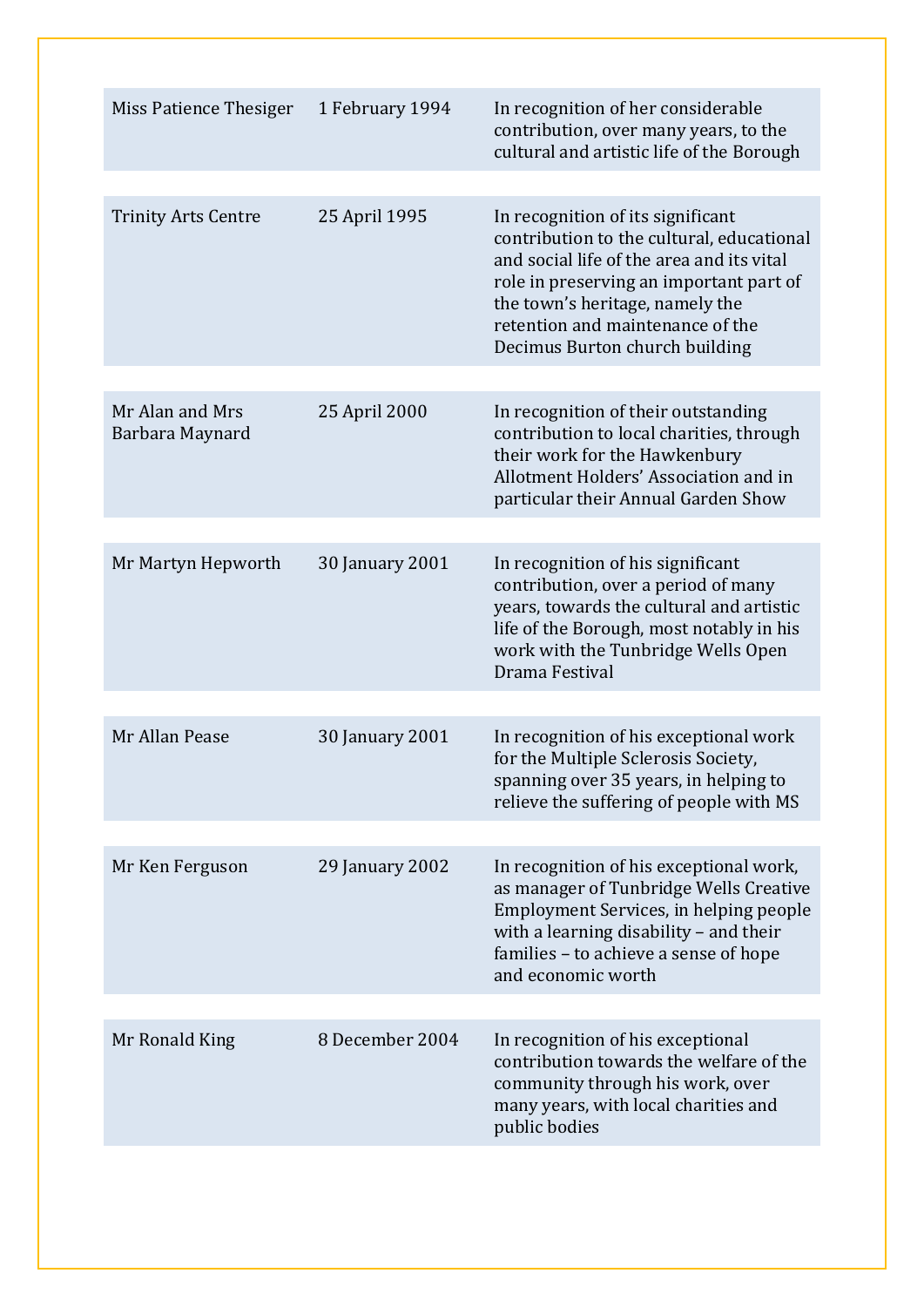| Mr Michael Holman               | 16 June 2006    | In recognition of his exceptional<br>contribution towards the successful<br>working of the Tunbridge Wells<br>Twinning and Friendship Association                                                                                                                       |
|---------------------------------|-----------------|-------------------------------------------------------------------------------------------------------------------------------------------------------------------------------------------------------------------------------------------------------------------------|
| Mr Tom MacAndrew                | 16 June 2006    | In recognition of his outstanding work<br>towards establishing reconciliation,<br>understanding and lasting friendship<br>between the people of Tunbridge Wells<br>and Wiesbaden                                                                                        |
|                                 |                 |                                                                                                                                                                                                                                                                         |
| <b>Mrs Muriel Reeves</b>        | 8 October 2008  | In recognition of over 30 years'<br>outstanding service for the benefit of<br>the community of Rusthall                                                                                                                                                                 |
|                                 |                 |                                                                                                                                                                                                                                                                         |
| Mr Mike Bassett                 | 8 October 2008  | In recognition of his tireless and selfless<br>work, successfully leading the Rusthall<br>Community & Youth Project                                                                                                                                                     |
|                                 |                 |                                                                                                                                                                                                                                                                         |
| Mrs Pamela Bridges              | 21 October 2009 | In recognition of her 25 years of work<br>for the St George's Community<br>Children's Project, helping children in<br>the community enjoy affordable and<br>good quality childcare and for her<br>successful running of the Mayor's Toy<br>Appeal for the past 20 years |
|                                 |                 |                                                                                                                                                                                                                                                                         |
| Mr Ronald Fisher                | 21 October 2009 | In recognition of his tireless and selfless<br>voluntary work, over many years and in<br>a wide variety of ways, helping and<br>supporting the community of<br>Speldhurst                                                                                               |
|                                 |                 |                                                                                                                                                                                                                                                                         |
| Mr John and Mrs<br>Barbara Uren | 20 October 2010 | In recognition of their tireless work<br>over many years supporting the<br>community of Lamberhurst                                                                                                                                                                     |
|                                 |                 |                                                                                                                                                                                                                                                                         |
| Mr Philip Whitbourn             | 17 October 2012 | In recognition of his tireless work over<br>many years to protect, conserve and<br>enhance the architectural heritage of<br>Royal Tunbridge Wells                                                                                                                       |
|                                 |                 |                                                                                                                                                                                                                                                                         |